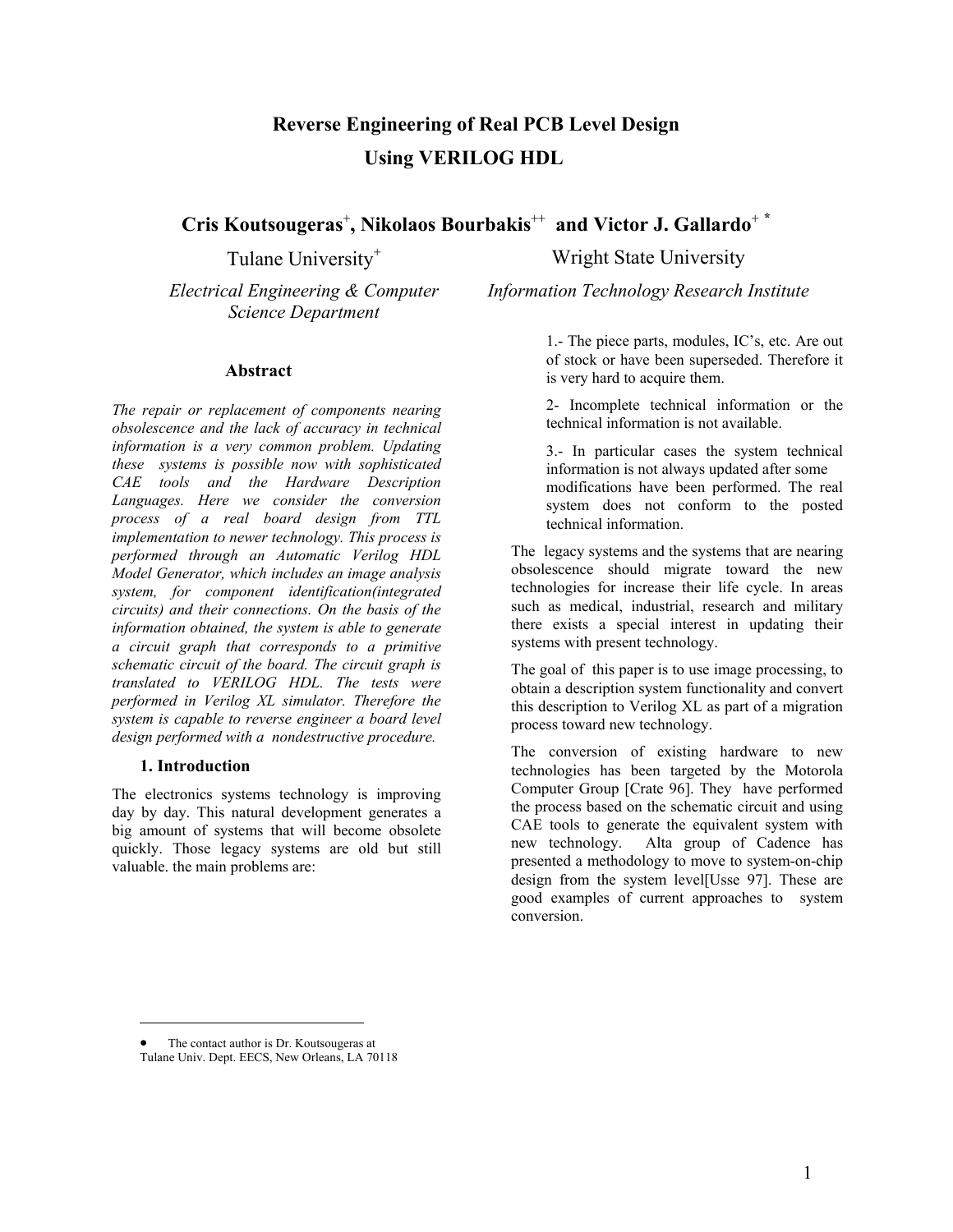

Table No. 1 shows the two general cases of migration methodology. The standard conversion method is based on the references shown earlier. Table 1 also shows the differences of the two approaches. The main difference between the migration methodologies is the inclusion of the new Reverse Engineering (RE) process, which is performed with a real board design avoiding the inaccuracy in the new model. The traditional RE method offers a complete technical data package based on existing information [DoD 87]. This process has well defined steps, but requires a lot of time in performing each one, and requires qualified personnel [Trab 96]. The new RE idea [Bour-91, Mog-93, Gat-97, Gall 98, Bour-2yk], included in this work, reduces time and increases the accuracy through an automatic and non-destructive method.

#### **2. Conversion Methodology**

The conversion methodology is based on an Automatic Verilog HDL Model Generator (AVMG), shown in Fig. 1. The AVMG includes RE tasks to extract information from a real PCB with a better and practical methodology and minimum operator intervention.

The AVMG system generates the structural description of the legacy system in Verilog HDL code. This structural

description requires tests and adjustments. These tests will verify that the original features have not been modified and the new system actually performs each of their original tasks. To support this tendency for implementing "system on chip", the new technology design is converted to a physical model. The physical implementation can be performed in FPGA technology. Companies like Xilinx and Altera offer powerful tools that easily map Verilog to FPGA. When the legacy system is large, some parts can not be mapped in a FPGA, therefore they should be implemented in standard updated IC's.



**Figure 1. Conversion methodology** 

An essential part of the legacy systems conversion is the generation of technical information. Converting the new design in EDIF format we can generate a complete set of technical information (schematic, netlist, etc).

We are assuming only single or double sided boards but no waffer boards. To handle wafer type of boards, we would need to additionally obtain X-ray images and process them in coordination with optical images. To figure out spatial relationships of wire paths we would have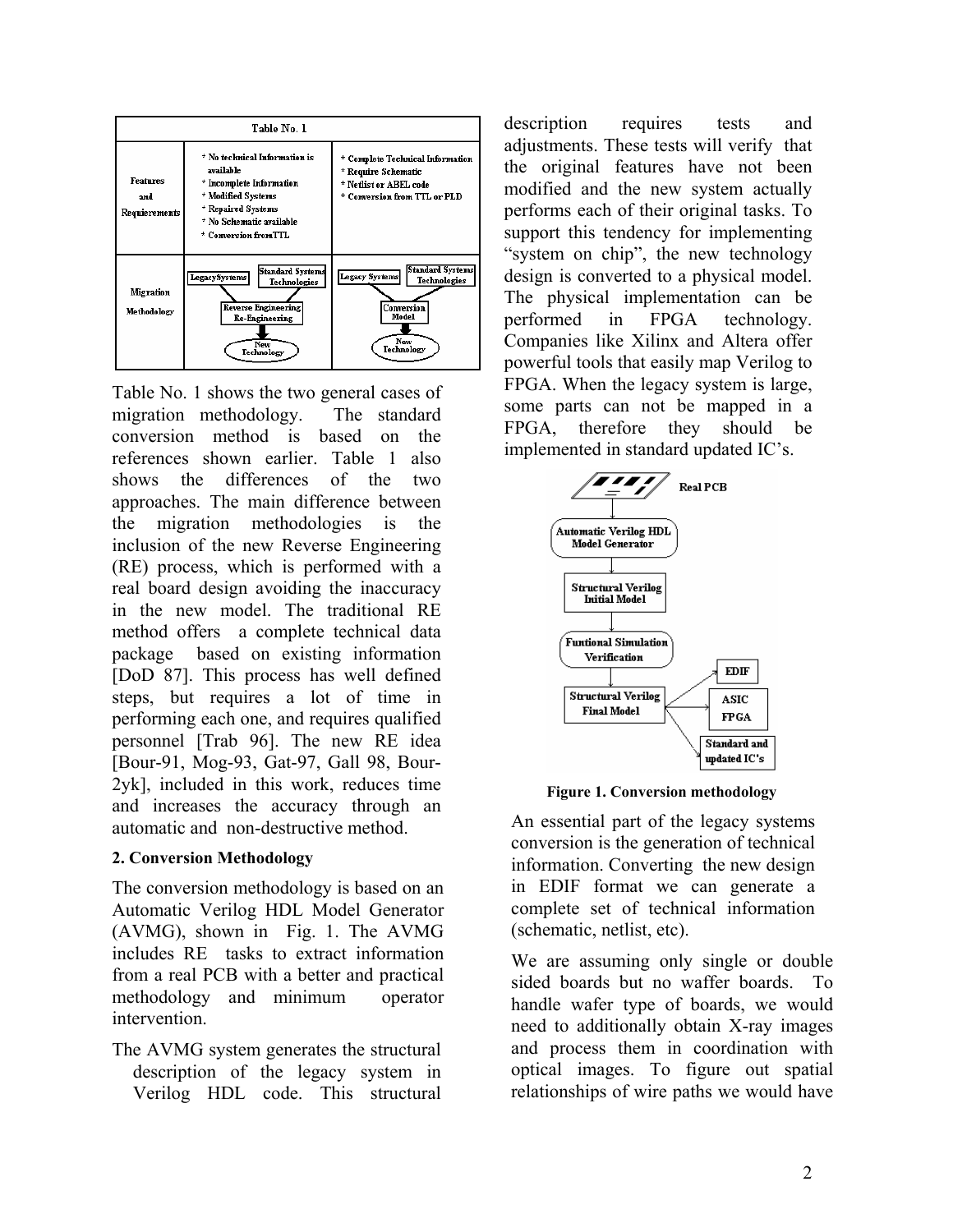to have images from at least two different positions (so as to get spatial perspective) and additionally solve image registration problems in order to automate the process. In this work we have not extended to such possibilities which could be the focus for further work.

#### **3. AVMG System Architecture**

The general AVMG system is shown in figure No. 2.



**Figure 2. Overall AVMG system configuration**

The system includes basically four systems:

#### • *Image analysis*

In this subsystem the PCB (Printed Circuit Board) image is digitized through a basic computer vision equipment. The enhancement and segmentation are

carried out. Then the shapes and their connections are recognized.

## • *Graph generator*

This subsystem classifies the information and generates a primitive graph that represents the circuit elements and their connections.

## • *Links Generator*

The subsystem interprets and converts the primitive graph in a link list.

## • *HDL code generator*

Generate code for Veriolog XL, converting from a real PCB to HDL model.

After the code is generated, it is necessary to perform some tests in order to do adjustments. The purpose of these adjustments is to integrate the circuit information and verify the system functionality. Likewise, we can simulate and generate its equivalent circuit, substituting the original and offering an equivalent with additional features in a new technology format. The simulations are carried out in VERILOG XL. Many leading-edge electronic designers use Verilog because it has great capabilities for gate level simulation and modeling at higher levels of abstraction [Cade 94]. It is already used by a lot of IC designers and supported by most EDA, FPGA, and ASIC vendors. It has over 20000 users and more than 90 products from 50 EDA vendors. [David 93]. Considering these facts, our work has been performed on Verilog. The figure 3 shows the outputs files in each model generator stage.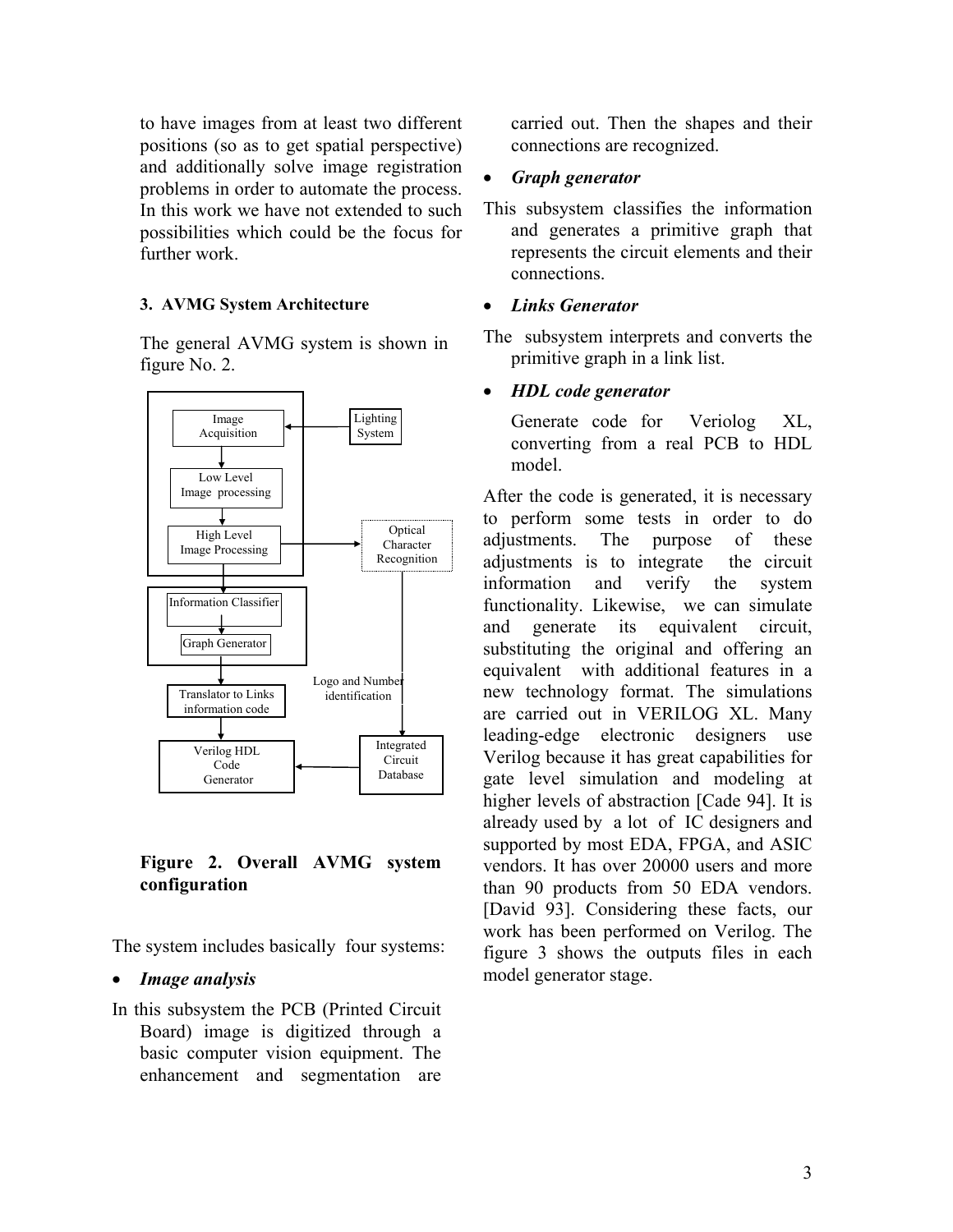

## **Figure 3. Output representation of each AVMG steps**

#### **3.1 Image Analysis System**

The image is processed with traditional image processing techniques. The image acquisition is carried out with a basic vision system that includes a video source and frame grabber card. The images are stored in files with GIF and PCX format. The resolution is 640 X 480 pixels. The Fig 4 shows an image sample.



**Figure 4. Real PCB image** 

The preprocessing for image improvement, the edge detection, thresholding**,** image segmentation and recognition are performed with traditional image processing techniques. The image processing is implemented on the C language, Cantata and Khoros software. The Structural methods (Matching Shape number) [Gonz 92], are used in order to identify and recognize IC's shape.

Part of this process is stated in figures 4a, 4b and 5a



**Figure 4a. Enhancing IC's for identification**



**Fig 4b. IC's identification and board location** 

The connectivity interpretation is performed with a modified non-referencial method used on PCB inspection Fig 5.b.



**Figure 5a. Image with IC's identified**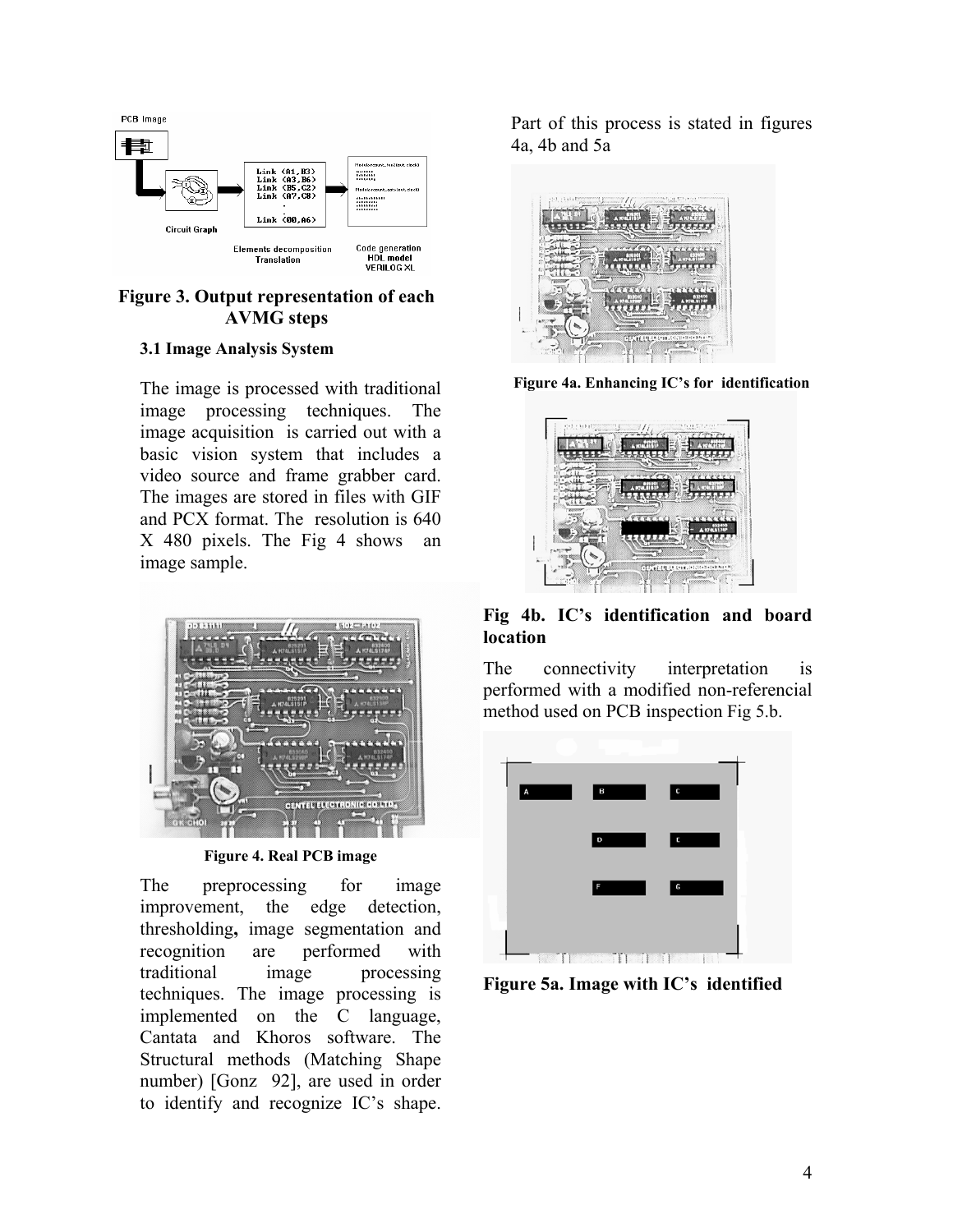

**Fig 5b. Link identified between B and C IC's** 

The number, type, family of each IC is provided by an OCR system. In extreme identification problems the OCR system is assisted by external identification resources. The identification of each IC with manufacturer codes permits to have a preliminary idea of the general system functions.

#### **3.2 Circuit graph**

The circuit graph represents a graphical synthesis of the information extracted from the PCB in the previous steps. It includes the basic information of the circuit, which is a representation of a real image. The internal format upon which the graph is elaborated can be transformed in GERBER format. Fig 6 shows an example of the graph obtained after the image processing.



**Figure 6. Circuit Primitive Graph**

#### **3.3 Graph translator to links (report generation)**

With the primitive graph completely defined, a system report is generated. It is a list that describes the overall connectivity of the system. This is shown in figure 7.



**Figure 7. Primitive Graph to Links**

This report includes the links between each circuit element, specifying the starting pin and the ending pin. For example, in figure 7 there is a link between pin number 1 of the integrated circuit A and pin number 3 of the integrated circuit B.

#### $Link (A1, B3)$  means  $A1 → B3$

#### **Pin No. 1 of device A, goes to Pin No 3 of B**

The next link is between pin number 3 of the IC "A" and pin 6 of the element "B" and so on.

# **3.4 Translation to Verilog HDL**

#### **model**

The final part of AVMG is the translation of the links report to Verilog HDL code. The representation of legacy systems in the new technology basically is done in this part.



**Figure 8. Code Generation**

The information related with the IC´s should have a standard format for its interpretation. It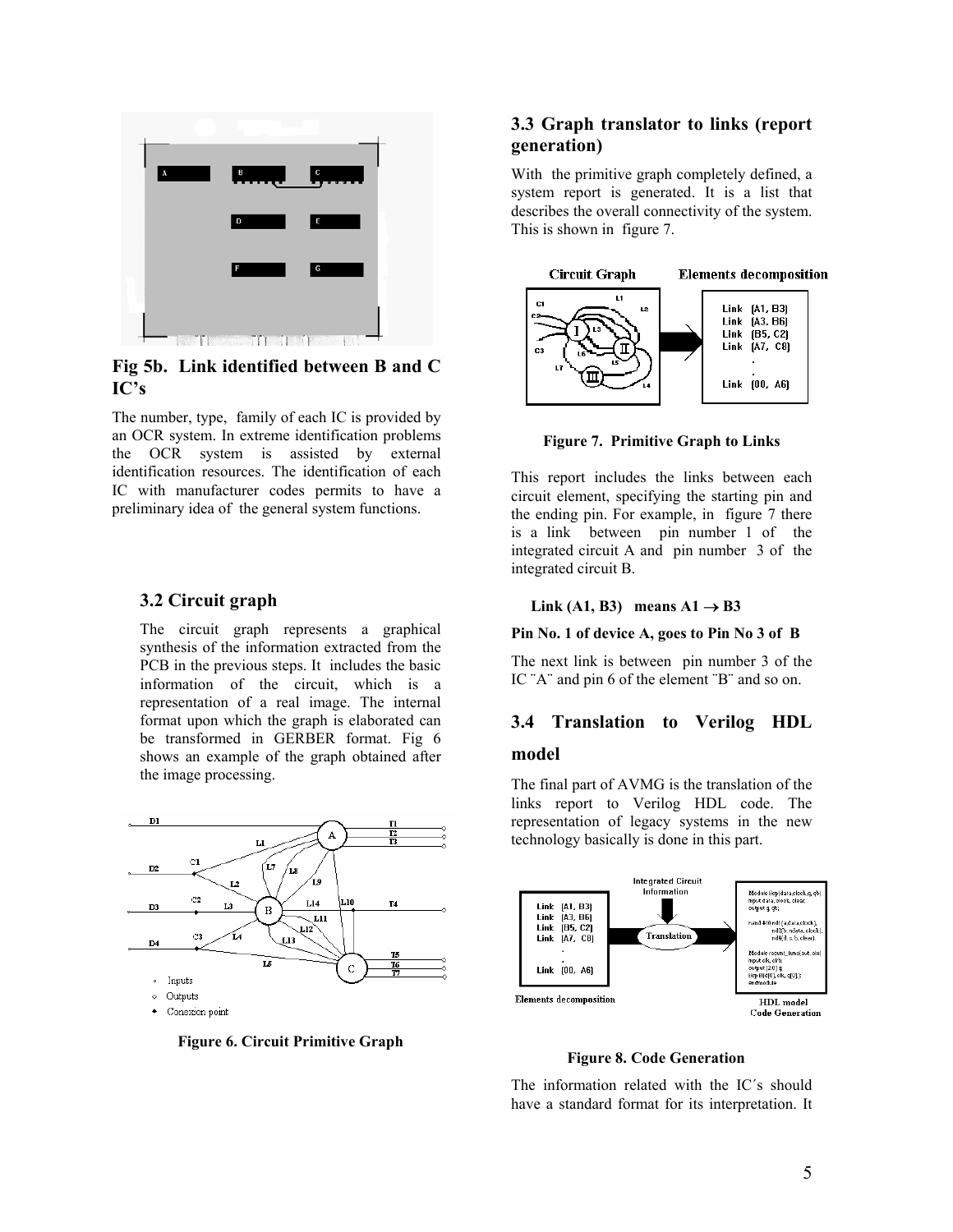consists of ordering links information, TTL libraries as well as the IC's data information. The information that corresponds to each one of the IC's is provided by an external source.

The translation is divided in two parts: *Structural representation* which prepares the information required by the translator, and the *Code generation* which is in itself the result of the conversion process. The output code, can be used as an input file and will be understood by the VERILOG XL interpreter. Having the final output, Verilog can perform any simulation and test. The AVMG is able to map from a real system to an HDL system. Nevertheless, special considerations should be made about delay time. In the code generation process the internal delay of the IC's is assigned. The delay is assigned based on the standard of the logic family used. In the last part an internal time adjustment should be performed. This is possible thanks to global variable controls of time simulation included in Verilog.

## **4. Model example**

A simple two-four decoder unit built with TTL circuits is used to demonstrate this methodology. The image processing part has been carried out with the procedure stated earlier. Image improvement, image description, and image identification are the steps which give the complete IC's information, their location and links. After the image processing part, two IC's and their connections have been identified. The system decoder has a couple of integrated circuits (74LS00 and 74LS04) which have been identified by an OCR system. The circuit's equivalent graph is shown in Fig 9.

A complete links set is extracted from the circuit graph. It shows information of the internal connection between the chips as well as the I/O connections. These connections come from external circuits. They could be input, data activation or output data.



## **Figure 9. Decoder 2/4 decoder**

The system graph is converted in a set of 14 links that represent the particular connections between the IC's for this system.

| link!(0002,B012) |
|------------------|
| link!(0001,B013) |
| link!(0002,B010) |
| link%(B011,0004) |
| link%(B008,0003) |
| link%(B006,0005) |
| link%(B003,0006) |
| link!(0001,A001) |
| link!(0002,A003) |
| link*(A004,B001) |
| link*(A002,B002) |
| link*(A002,B005) |
| link!(0002,B004) |
| link*(A004,B009  |

The symbols  $(*, ', %)$  included in the link representation, indicate where the links come from. Table 2 shows the link types and their symbols.

| Table No.2   |        |
|--------------|--------|
| Link between | Symbol |
| IC - IC      | $\ast$ |
| $Input - IC$ |        |
| IC - Output  |        |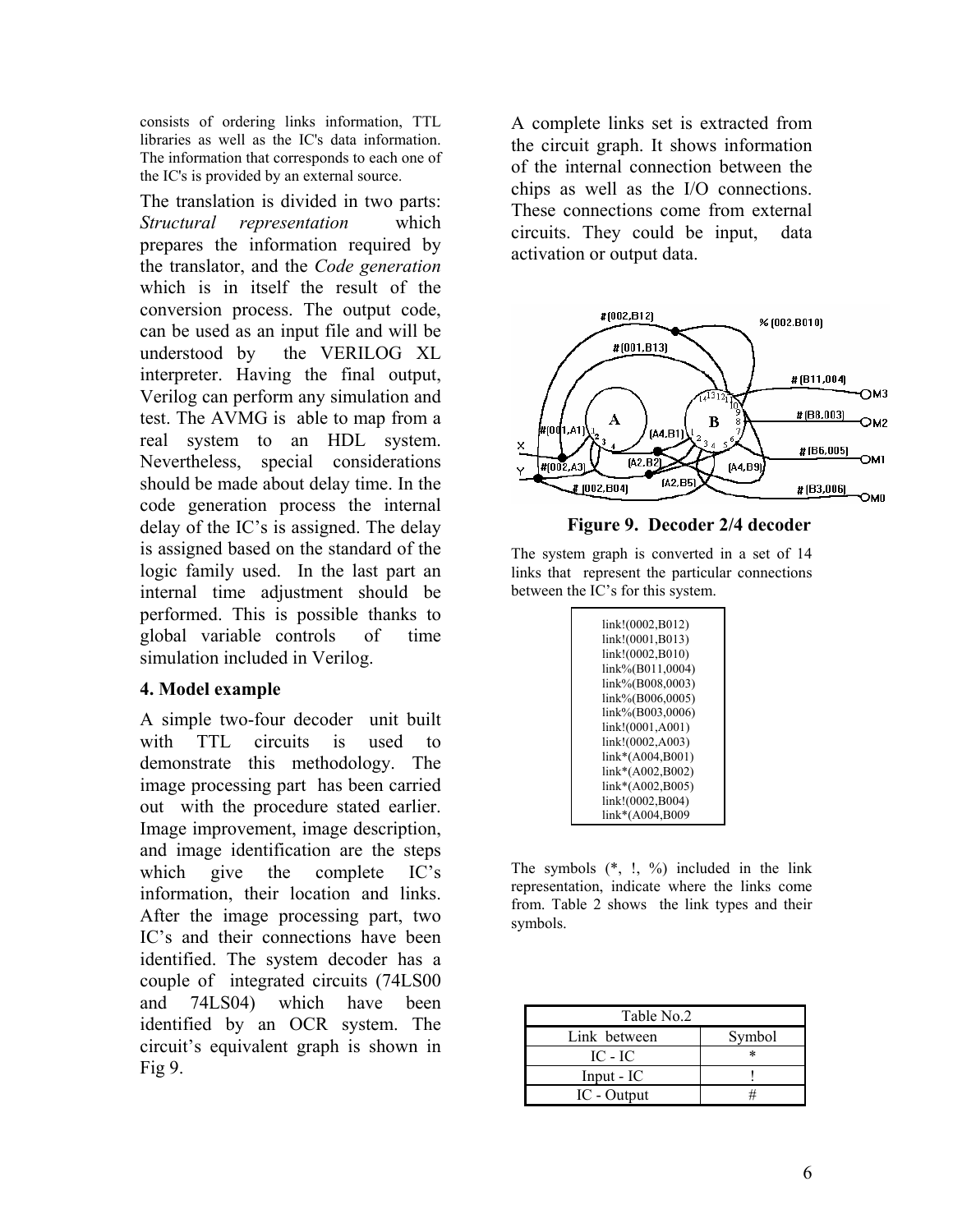The first section shows the information generated by the translator to HDL. It includes the connection each IC pin and IC's type there are in the system.

```
****************************** 
\frac{1}{2} \frac{1}{2} \frac{1}{2} \frac{1}{2} \frac{1}{2} \frac{1}{2} \frac{1}{2} \frac{1}{2} \frac{1}{2} \frac{1}{2} \frac{1}{2} \frac{1}{2} \frac{1}{2} \frac{1}{2} \frac{1}{2} \frac{1}{2} \frac{1}{2} \frac{1}{2} \frac{1}{2} \frac{1}{2} \frac{1}{2} \frac{1}{2} FORVERILOG XL
/ *
..<br>// *******************************
 // 
 // 
 // 
 // 
    module decdos; 
  reg O/I1,O/I2, 
 sal O/I6,O/I5,O/I3,O/I4,W1,W2, 
   wire W1, W2,
    `define 
   LIB_LS7404 chip1 (O/I1,O/I2,,,,,W1,W2,,,,,)
    LIB_LS7400 chip2 (W2,W1,O/I2,W1,W2,O/IO/I6,O/I5, 
                                      O/I3,O/I4,O/I6,O/I5,O/I3,O/I4,) 
   // START TEST
```
endmodule

After having obtained this information, a system test is performed based on a standardized benchmark test criterion. In this case a test vector is applied to input elements and the final results are checked in the output elements. The designation of I/O elements is based on a heuristic criterion.

The Level simulation test involves good experience on digital design and requires significant effort in order to find the adequate test vector for each particular system. The effort will be proportional with the circuit complexity and components number. Obviously if the circuit complexity increases the process time will be increased too. The timing and structural differences are factors affecting the complete conversion toward the new technology.

After the verification, the new model is ready to be converted to a physical design, in any implementation media. For the new model documentation, verification and simulation with alternate tools is necessary to convert it in EDIF format. The implementation trend is toward FPGA but it is not likely that all new model designs can be implemented in FPGA.

```
/**************************************** 
\frac{1}{4} Decoder 2/4
// * Test of external libraries 
\textit{//} * Library : LIB_LS00
// * Chip's : 74LS00, 74LS04 
// * 
//***************************************/ 
// 
module decdos(m0,m1,m2,m3); 
reg [1:0] ent;<br>output m0, m1, n
               m0, m1, m2, m3;
wire w0, w1, w2, w3.
`define stim #100 ent = 2'b 
event final; 
LIB_LS00 chip2 (w1,w0,ent[0],w0,w1,ent[1],ent[0],ent[1],m0,m1,m2,m3); 
LIB_LS04 chip1 (ent[1],ent[0], , , , , w0,w1, , , ,);
// START TEST 
always #100 
begin 
   $strobe ("time%d, ent[0]=%b, ent[0]=%b, %b, %b, %b,%b", 
                $time, ent[1], ent[0],m0, m1, m2, m3); 
end 
begin 
                repeat(2) 
                begin 
               ent = 2' b00; `stim 01; 
                 `stim 10; 
                 `stim 11; 
               #200 ->final ;
                end 
                $finish; 
end 
endmodule
```
Other designs could use the TTL standard families with updated IC's. Nevertheless, a hybrid combination of both implementations is good alternative for some specific design sections.

## **5. Future work**

We are continuing these efforts to increase the system's conversion power, in order to migrate any legacy system with PLD and ASIC gate arrays toward the new technology. Future work will extend to incorporate a better image processing system, applying different techniques for image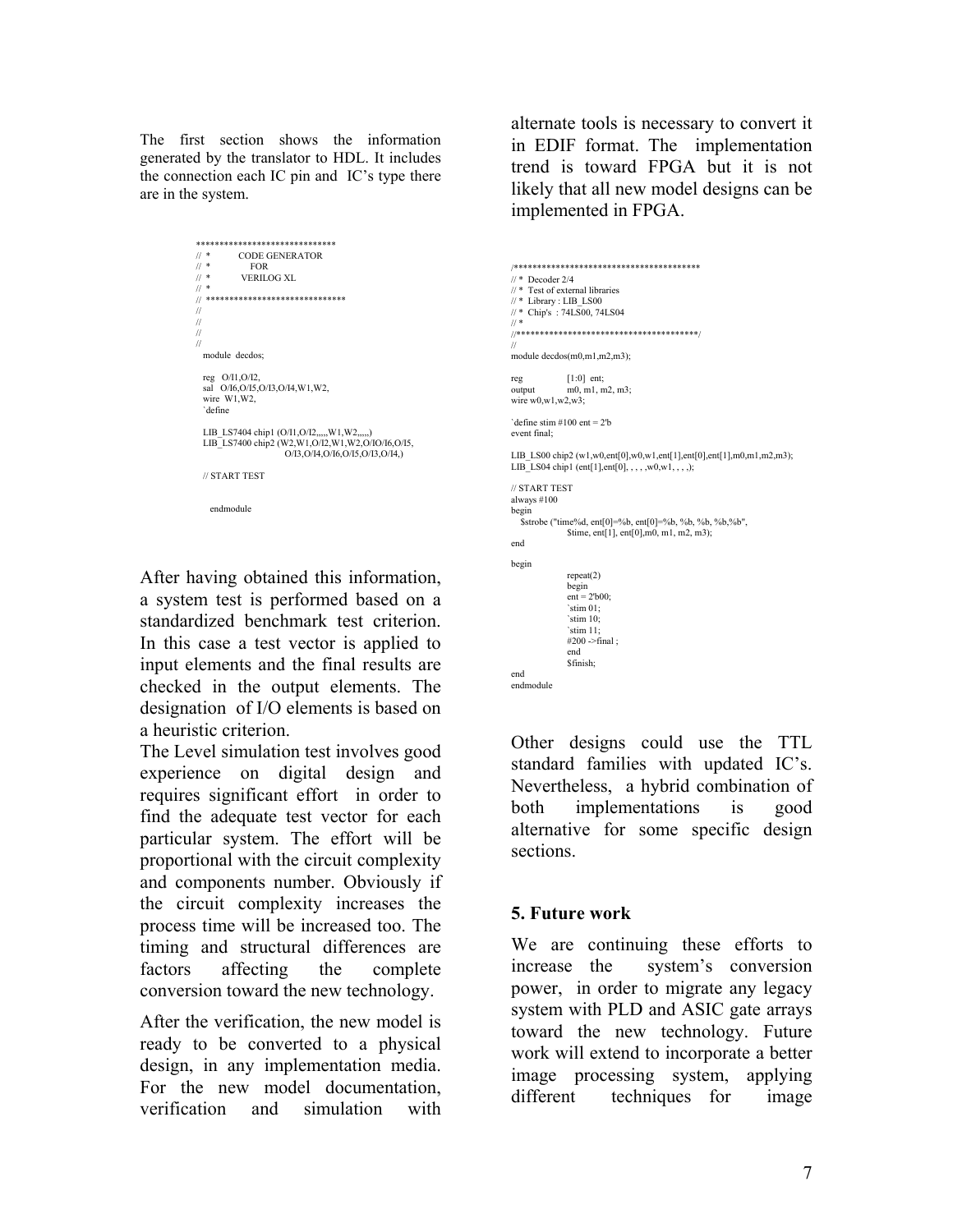description and connectivity identification. We will improve the system capabilities for two faced and wafers PCB's.

# **6. Summary and Conclusion**

In this paper, we have shown that it is possible to reverse engineer old systems, and convert them from legacy systems to new technology.

The systems with SSI, MSI, LSI and VLSI components can be implemented completely or in parts on ASIC and FPGA, due to the new design are independent of any implementation media.

The migration process presented in this paper includes basically the following steps:

- To get legacy system information through a real image(AVMG).
- To convert legacy system in a new verilog structural representation(AVMG).
- To test and verification of the new design functionality .
- Implementation in standard and updated IC's or in ASIC(FPGA).

Timing is an inherent conversion problem, which increase with the legacy system complexity.

The conversion methodology stated can be used for:

- Systems characterization.
- Equivalent models' comparison.
- Rapid prototype
- Obtaining of equivalent circuits.
- Design architecture Identification.
- Replacement of aged (obsolete) digital IC's
- New alternatives for hard-to-get IC's

## **References**

[Bour-91] N.Bourbakis and CV.Ramamoorthy, Specs for the development of an expert tool for the automatic visual understanding of electronic circuits: VLSI reverse engineering, IEEE Int. Symp. on VLSI Test, NJ, April 1991, 98-103 [Mog-93] A.Mogzadeh and N.Bourbakis, Specs for the development of a 3-D visual inspection /diagnosis system for damaged VLSI boards: VLSI reverse engineering, SPIE Int. Conf. on Electronic Imaging, Feb. 1993, CA, 1907, 154-162 [Mogz-93] A.mogzadeh and N.Bourbakis, A visual diagnosis expert system for PCBs : Reverse Engineering, IEEE Int. Conf. on TAI, MA, Nov.1993, 396-403 [Bour-2YK] N.Bourbakis, C.Koutsougeras and S. Mertoguno, A knowledge based system for visual reverse engr.: VLSI layout version, IEEE T-SMC, Vol.32,2002 [Cade 94] Cadence Inc., Verilog XL Reference Manual, March 1994 [Gall 98] Victor J. Gallardo, Automatic HDL Model Generator for PCB based on an image analysis system Ph. D. Thesis, EECS Tulane University, 1999 [Davi 93] Davidmann, Simon, Design verification problems and solution? Electronics Enginnering, pp s36, October 1993 [Trab 96] M. T. Traband, F.W. Tillostson, J.D. Martin Reverse and Re-Engineering in DoD Organic Maintenance Community:Current Status and Future Direction U.S. Navy LINC Repair Technology Program Technical Memorandum, File No. 96- 060, February 19, 1996 [DoD 87] Department of Defense U.S. Army Reverse Engineering Handbook:MIL - HDBK -115(ME) Washington, DC, 1987 [Usse 97] Cary Ussery, Kathy McKinley, Kathy Lang, Ed Komp, Woody Larue HDL and Integrating System-Level Simulation Technologies Proceedings 1997 IEEE International Verilog Conference March 31-April 3, 1997, pp 91 -- 97 [Crate 96] David Crate On the use of Verilog HDL in the Conversion of existing Hardware Designs to Newer Technology IEEE Transactions on computer Aided